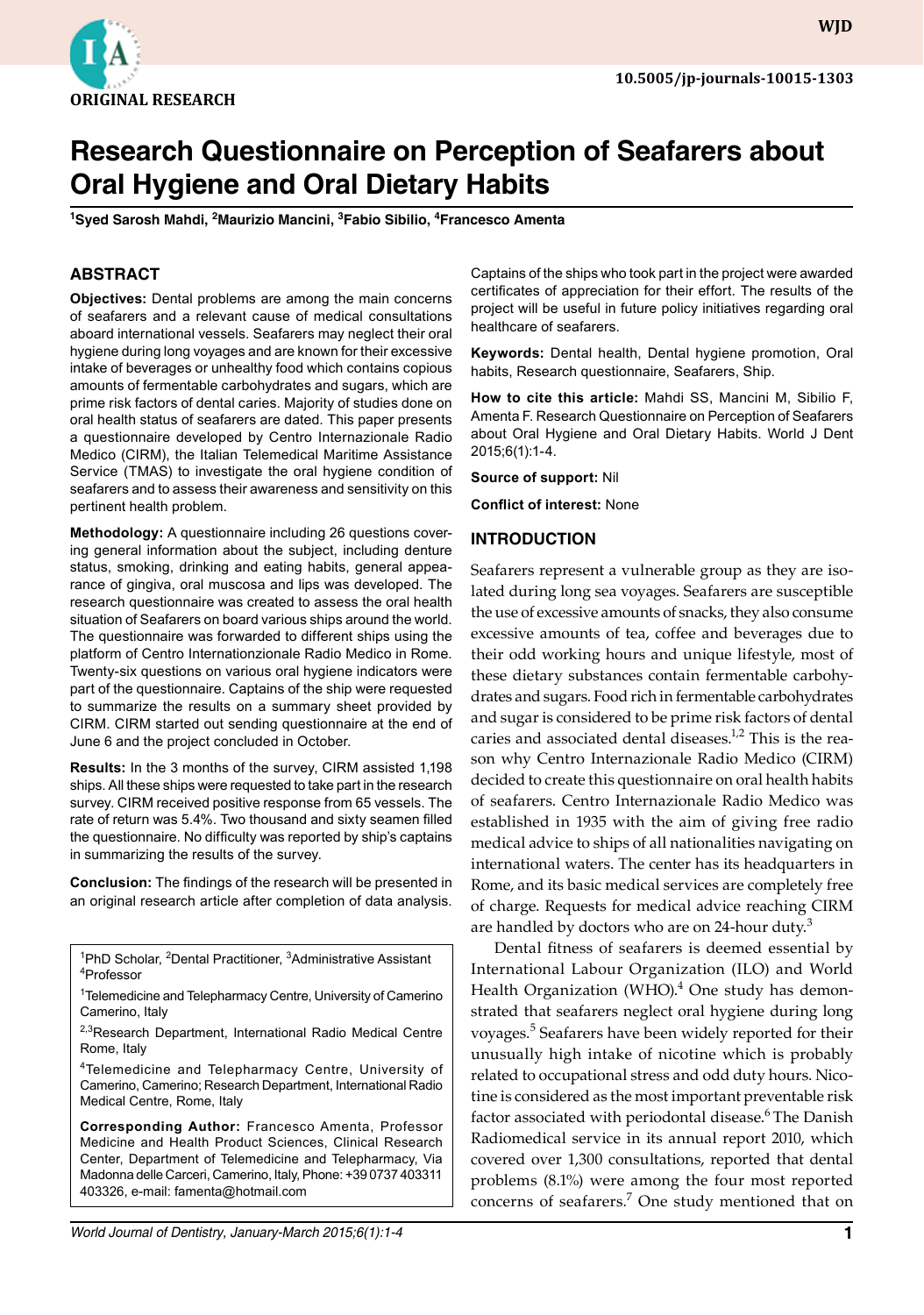merchant navy vessels with a complete lack of oral care facilities the causes of consultations for dental problems at foreign ports can be as high as 67%.<sup>8</sup> A survey held in 1995 reported that only 19 countries provide dedicated oral health services for seafarers.<sup>9</sup>

That is why more research is required to investigate the oral hygiene status of seafarers and to assess their awareness and sensitivity to the problem.

# **Methodology**

A research questionnaire was prepared along with a summary of all the questions. The questionnaire was designed in English and Italian languages. A summary of all the questions on the questionnaire was also created for the captain of each ship to save time and paper work. Two document files were created and sent via e-mail to various merchant navy ships, which were in contact with CIRM, the Italian Telemedical Maritime Assistance Service (TMAS). In the 3 months, CIRM conducted this survey, 1198 ships were contacted, 65 ships replied to CIRM's request and took part in the research project by returning the filled questionnaire and the summary. The first document contained the actual questionnaire. The other document is a summary of the list of responses to the 26 questions on the questionnaire.

Letters were also written to various shipping companies asking them to collaborate with CIRM in this survey and to distribute the questionnaire among various ships in their fleet, the summary and a note of CIRM president introducing the initiative and explaining how to fill-in the questionnaire was also forwarded. Italian shipping companies with a long history of association with CIRM were contacted. All ships asking for medical advice to CIRM from 1 July 2014 till October 2014 were invited to participate in the research survey. Those interested in contributing to the initiative were required to send an e-mail in response after which questionnaires and instructions were sent to the participating ship. The captain of each ship was informed that he can fill the summarized chart after getting responses of all the seamen on board. In case, the captain had any queries he was requested to contact via e-mail the CIRM dental specialist in charge of the project, Dr Syed Sarosh Mahdi.

To appreciate the efforts of the captain CIRM has decided to award certificates and appreciation letters from the CIRM. Ships collaborating to the initiative also received a complimentary copy of the book oral hygiene and its maintenance, specifically developed for increasing the awareness of seafarers to the problem.<sup>15</sup>

#### **Results**

In 3 months of the survey, CIRM assisted 1,198 ships and 65 ships returned the filled questionnaire back to CIRM, with a rate of return averaging around 5.42%. Two thousand and sixty seamen filled the questionnaire on board these 65 ships. No difficulties were reported by ship's captains in summarizing the results of the survey.

The 26 questions covered the four areas mentioned below: (i) general information about the subject, (ii) denture status, (iii) smoking, drinking and eating habits and (iv) actual mouth, gum and lips condition. The questionnaire, rate of return and other statistics can be found at the end of the manuscript in Tables 1 and 2.

## **Discussion**

Seafarers lead extremely stressful lives due to social isolation and other occupational challenges and their oral hygiene on board, generally remains neglected.<sup>10,11</sup> A detailed review of the literature has revealed that the oral hygiene problems and habits of seafarers have not been studied extensively and only a few investigations have been carried out on oral health situation of seafarers.<sup>12</sup> Another problem that was very evident after going through the literature on the topic is the fact that most of the studies done on oral health of seafarers are dated.<sup>13,14</sup>

This is the reason why CIRM decided to create this questionnaire on oral health habits of seafarers. CIRM was established in 1935 with the aim of giving free radio medical advice to ships of all nationalities navigating on international waters. The center has its headquarters in Rome, and its basic medical services are completely free of charge. Requests for medical advice reaching CIRM are handled by doctors who are on 24 hours duty.<sup>1</sup> Centro Internazionale Radio Medico is now planning to extend its facilities to include a dental assistance and awareness program for seafarers navigating international waters. The program envisages complete dental evaluation of seafarers onboard and a dental checkup before they board the ship. The program could drastically bring down the number of dental-related emergencies onboard ships and improve oral hygiene and dental health of seafarers.

As a starting point of this new project, addressing the problems of oral and dental health of seafarers, this research questionnaire presented above here has been developed. The questionnaire was filled by seaman of all ranks and has provided relevant insight into the dental health situation of seafarers. We are still in the process of date analysis, the complete results will help us to understand the oral hygiene status of seafarers which in

**Table 1:** Details regarding number of ships contacted, took part in the survey and total number of sailors surveyed

| Ships     | Took part | No. of    | Rate of |
|-----------|-----------|-----------|---------|
| contacted | in survey | seafarers | return  |
| 1198      | 65        | 2060      | $5.4\%$ |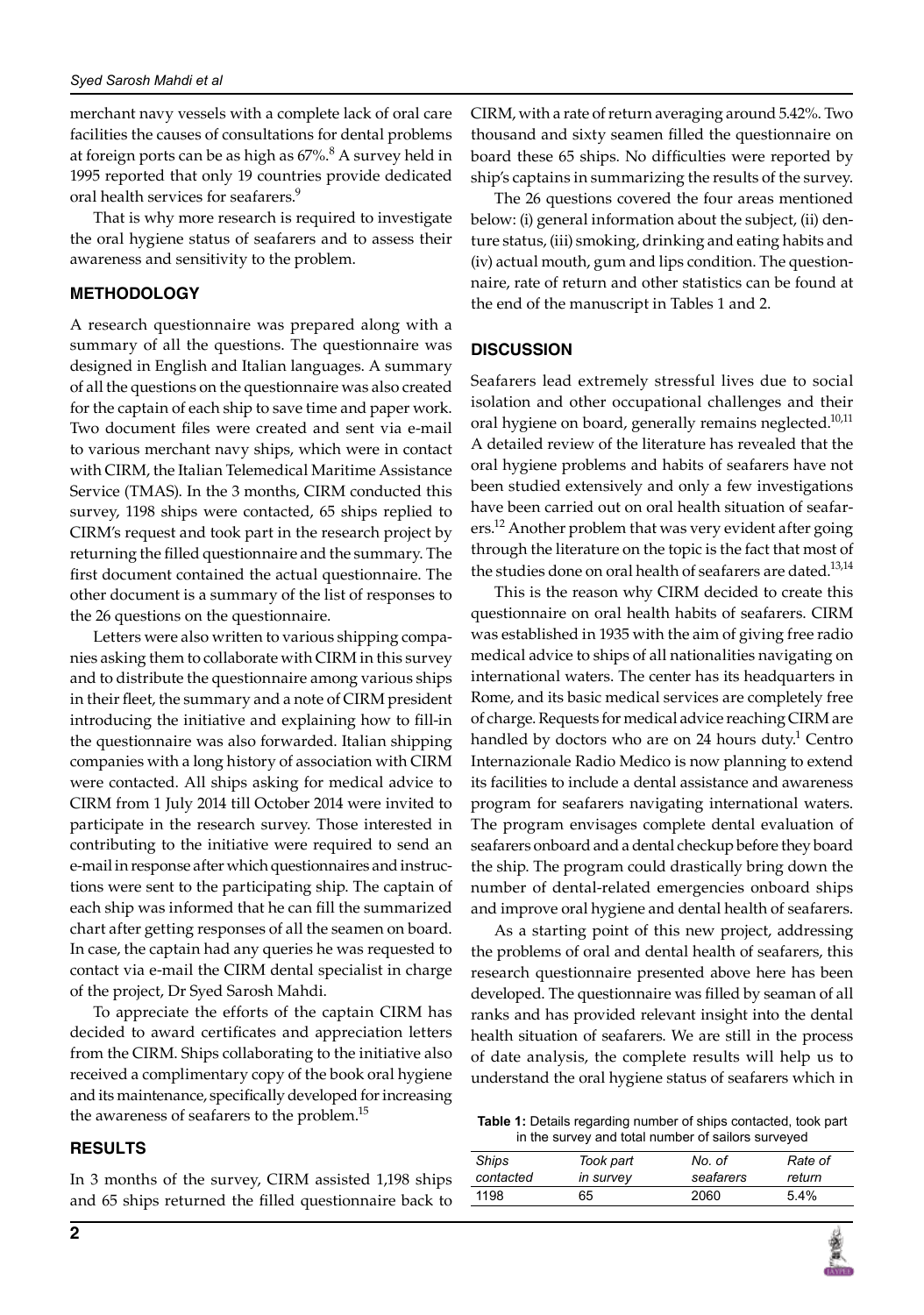## *Research Questionnaire on Perception of Seafarers about Oral Hygiene and Oral Dietary Habits*

|  | Table 2: The complete questionnaire given to each crew member is reported below |
|--|---------------------------------------------------------------------------------|
|--|---------------------------------------------------------------------------------|

| 1.   | Your age is between                                                                        | 20-30                                                                   | $30 - 40$       | 40-50             | 50-60                   |
|------|--------------------------------------------------------------------------------------------|-------------------------------------------------------------------------|-----------------|-------------------|-------------------------|
| 2.   | Are you satisfied with your smile?                                                         |                                                                         | Yes             |                   | No                      |
|      |                                                                                            |                                                                         |                 |                   |                         |
| 3.   | Do you have a complete set of natural teeth?                                               |                                                                         |                 |                   | No                      |
|      |                                                                                            |                                                                         |                 |                   |                         |
| 4.   | If you answered 'No', could                                                                | Specify the number of missing teeth                                     | Total loss      | <b>Total loss</b> | all teeth missing       |
|      | you specify how many teeth<br>you have lost?                                               |                                                                         | upper teeth     | lower teeth       |                         |
| 5.   | Of teeth that were lost, were they extracted for trauma?                                   |                                                                         | Yes             |                   | No                      |
|      |                                                                                            |                                                                         |                 |                   |                         |
| 6.   | Of teeth that were lost, were they extracted because they were mobile?                     |                                                                         | Yes             |                   | No                      |
|      |                                                                                            |                                                                         |                 |                   |                         |
|      | If you answered 'Yes', do you know that you suffer from periodontal<br>7.1<br>disease?     |                                                                         | Yes             |                   | No                      |
|      |                                                                                            |                                                                         |                 |                   |                         |
| 8.   | Do you often suffer from abscesses?                                                        |                                                                         | Yes             |                   | No                      |
|      |                                                                                            |                                                                         |                 |                   |                         |
| 9.   | If 'Yes', in which side of your                                                            | Upper right                                                             | Upper left      | Lower right       | Lower left              |
|      | mouth?                                                                                     |                                                                         |                 |                   |                         |
| 10.  | Are you a smoker?                                                                          |                                                                         | Yes             |                   | No                      |
|      |                                                                                            |                                                                         |                 |                   |                         |
|      | 11. If "Yes", how many cigarettes                                                          | Less than 10                                                            | $10 - 20$       | 20-30             | More than 30            |
|      | a day?                                                                                     |                                                                         |                 |                   |                         |
| 12.  | Do you drink hard liquor?                                                                  |                                                                         | Yes             |                   | No                      |
|      |                                                                                            |                                                                         |                 |                   |                         |
|      | 13.   Do you often eat pastries or candy?                                                  |                                                                         | Yes             |                   | No                      |
|      |                                                                                            |                                                                         |                 |                   |                         |
| 14.1 | Do you brush your teeth regularly?                                                         |                                                                         | Yes             |                   | No                      |
|      | 15. If you answered 'No', the reason is because you have pain if you try to<br>brush them? |                                                                         | Yes             |                   |                         |
|      |                                                                                            |                                                                         |                 |                   | No                      |
|      | 16. If you answered 'Yes', how                                                             | $\mathbf{1}$                                                            | $\sqrt{2}$<br>3 |                   |                         |
|      | many time a day?                                                                           |                                                                         |                 |                   |                         |
|      |                                                                                            | 17. When you brush your teeth, do you notice bleeding from the gums?    | Yes             |                   | No                      |
|      |                                                                                            |                                                                         |                 |                   |                         |
|      | 18. Do you know if you suffer from halitosis (bad breath)?                                 |                                                                         | Yes             |                   | No                      |
|      |                                                                                            |                                                                         |                 |                   |                         |
|      | 19. Do you have the sensation of                                                           | Yes                                                                     | No              | Sometimes         |                         |
|      | dry mouth?                                                                                 |                                                                         |                 |                   |                         |
| 20.  |                                                                                            | If 'Yes', could you specify whether you seem to have little salivation? | Yes             |                   | No                      |
|      |                                                                                            |                                                                         | Yes             |                   |                         |
| 21.  | Do you have the sensation of having a burning mouth?                                       |                                                                         |                 |                   | No                      |
|      | 22. If you look at your tongue in                                                          | Pink                                                                    | White<br>Dark   |                   | Speckled pink and white |
|      | the mirror, could you specify                                                              |                                                                         |                 |                   |                         |
|      | how it seems?                                                                              |                                                                         |                 |                   |                         |
| 23.  | When you chew, do you have the perception that the tongue is being                         |                                                                         | Yes             |                   | No                      |
|      | scratched with some sharp tooth root or fractured tooth?                                   |                                                                         |                 |                   |                         |
|      | 24. If you look at your lips in the<br>mirror, could you specify how<br>they seem?         | Pinky                                                                   | Dry             | Dry and           | They have darker        |
|      |                                                                                            |                                                                         |                 | chapped           | patches                 |
| 25.  | If there are some darker                                                                   | 1 month                                                                 | 2 months        | 6 months          | 1 year                  |
|      | patches, can you specify                                                                   |                                                                         |                 |                   |                         |
|      | when they appeared?                                                                        |                                                                         |                 |                   |                         |
| 26.  | Do you happen to bite your cheeks while you chew?                                          |                                                                         | Yes             |                   | No                      |
|      |                                                                                            |                                                                         |                 |                   |                         |